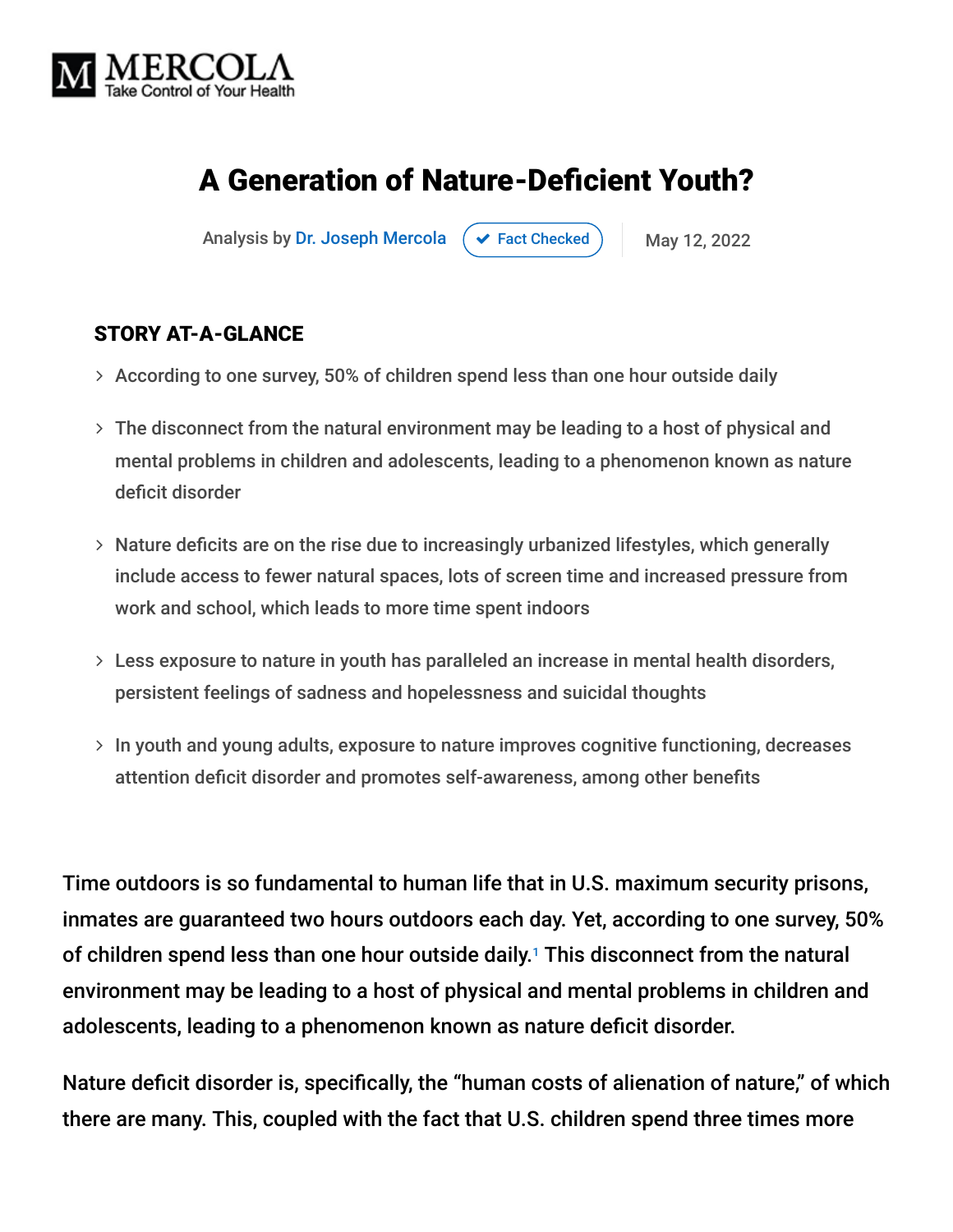hours on computers or watching television as they do playing outdoors, $\textsuperscript{2}$  could be contributing to the mental health crisis that's emerged among youth. 3

## What Is Nature Deficit Disorder?

The term "nature deficit disorder" was coined by journalist Richard Louv, author of "Last Child in the Woods."<sup>4</sup> This is not an actual psychological diagnosis but rather a term used to describe a lifestyle deficit that contributes to poor psychological and physical health.

Louv suggested that humans' alienation from nature led to "diminished use of the senses, attention difficulties and higher rates of physical and emotional illnesses." 5 Speaking with Yale Environment 360, Louv explained that there's been a surge in research highlighting the ill effects of a nature deficit in recent years: 6

*"When I wrote Last Child in the Woods in 2005, this wasn't a hot topic. This subject was virtually ignored by the academic world. I could find 60 studies that were good studies. Now it's approaching and about to pass 1,000 studies, and they point in one direction: Nature is not only nice to have, but it's a have-tohave for physical health and cognitive functioning."*

Nature deficits are on the rise due to increasingly urbanized lifestyles, which generally include access to fewer natural spaces, lots of screen time and increased pressure from work and school, which leads to more time spent indoors and less leisure time in general, as well as less leisure time spent outdoors.

Changes in the perception of risk were also highlighted by Louv as a driving force behind nature deficit disorder, though he was referring to risks such as "stranger danger" at the time.

The COVID-19 pandemic magnified perceived risks of illness and social gatherings even further, such that outdoor time became even more scarce. In a study published in Environmental Research in March 2022, it was revealed that many U.S. college students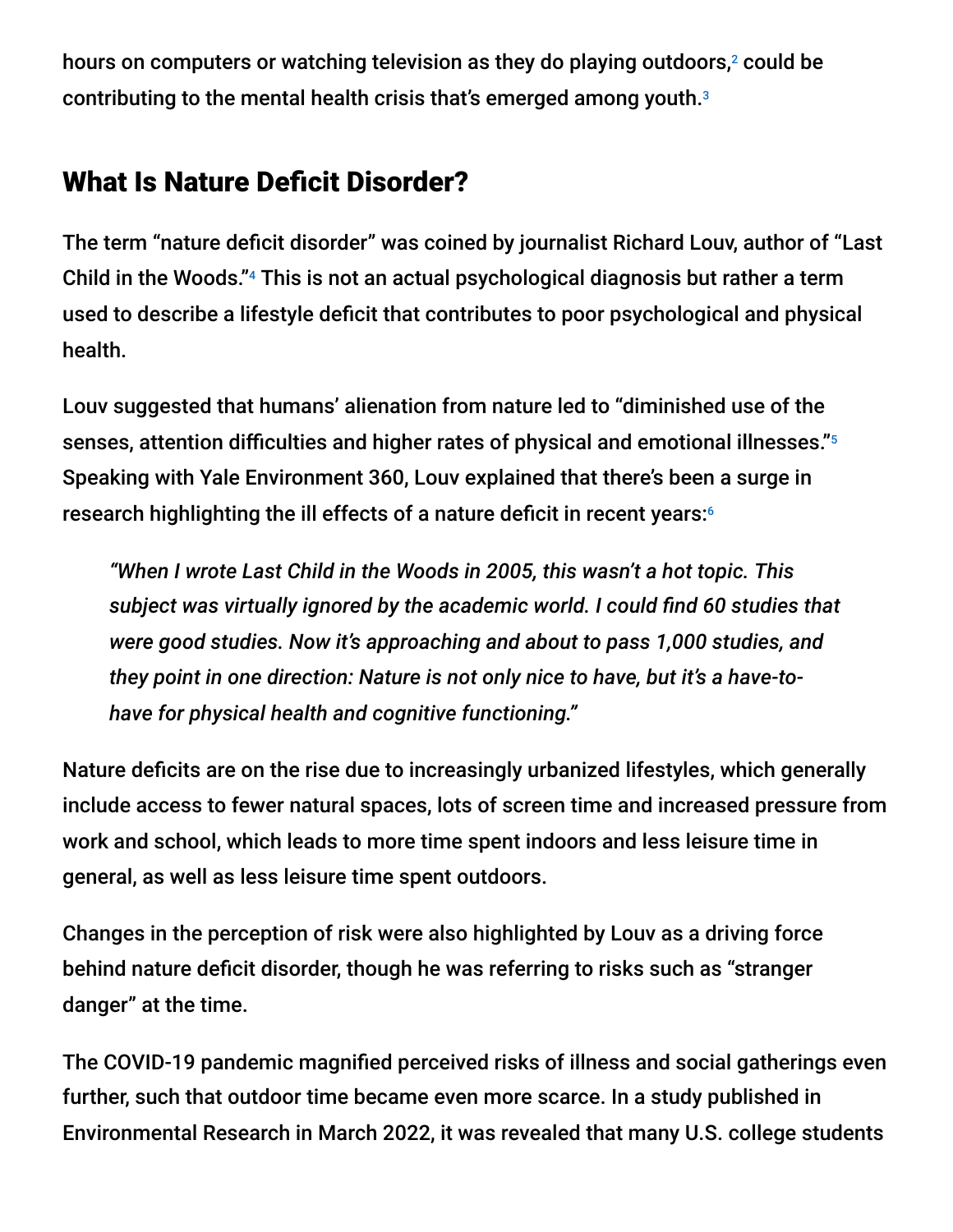limited outdoor recreation and reduced their use of parks during the pandemic due to fears about the virus as well as lack of access or crowding. 7

The reduction in park use was associated with higher levels of emotional distress, as was living in a county with a smaller area of parks per capita. In another study of U.S. adolescents conducted between April 2020 and June 2020, declines in participation in outdoor activities, connection to nature and mental well-being were noted.<sup>8</sup> It's likely that nature deficit disorder is now even more prevalent than it was prior to the pandemic.

### Lack of Nature Contributing to Mental Health Crisis

Thirty years ago, the greatest public health threats to teenagers included binge drinking, drunk driving, smoking and teenage pregnancy. That has been largely replaced with a new menace: mental health disorders. As reported by The New York Times: 9

*"In 2019, 13 percent of adolescents reported having a major depressive episode, a 60 percent increase from 2007. Emergency room visits by children and adolescents in that period also rose sharply for anxiety, mood disorders and self-harm. And for people ages 10 to 24, suicide rates, stable from 2000 to 2007, leaped nearly 60 percent by 2018, according to the Centers for Disease Control and Prevention."*

The rise in mental health disorders has paralleled an increase in excessive cellphone and computer use  $-$  defined as at least three hours a day, not including school work  $$ among teens in the last decade. As children spend less time indoors, they spend more time on screens, including exposure to social media. Over the same decade, persistent feelings of sadness and hopelessness, along with suicidal thoughts, also increased. $^{\rm 10}$ 

You may have heard of the term "food desert," which describes communities that have limited access to nutritious foods. "Park deserts" also exist, in which communities lack green spaces for their residents to spend time in.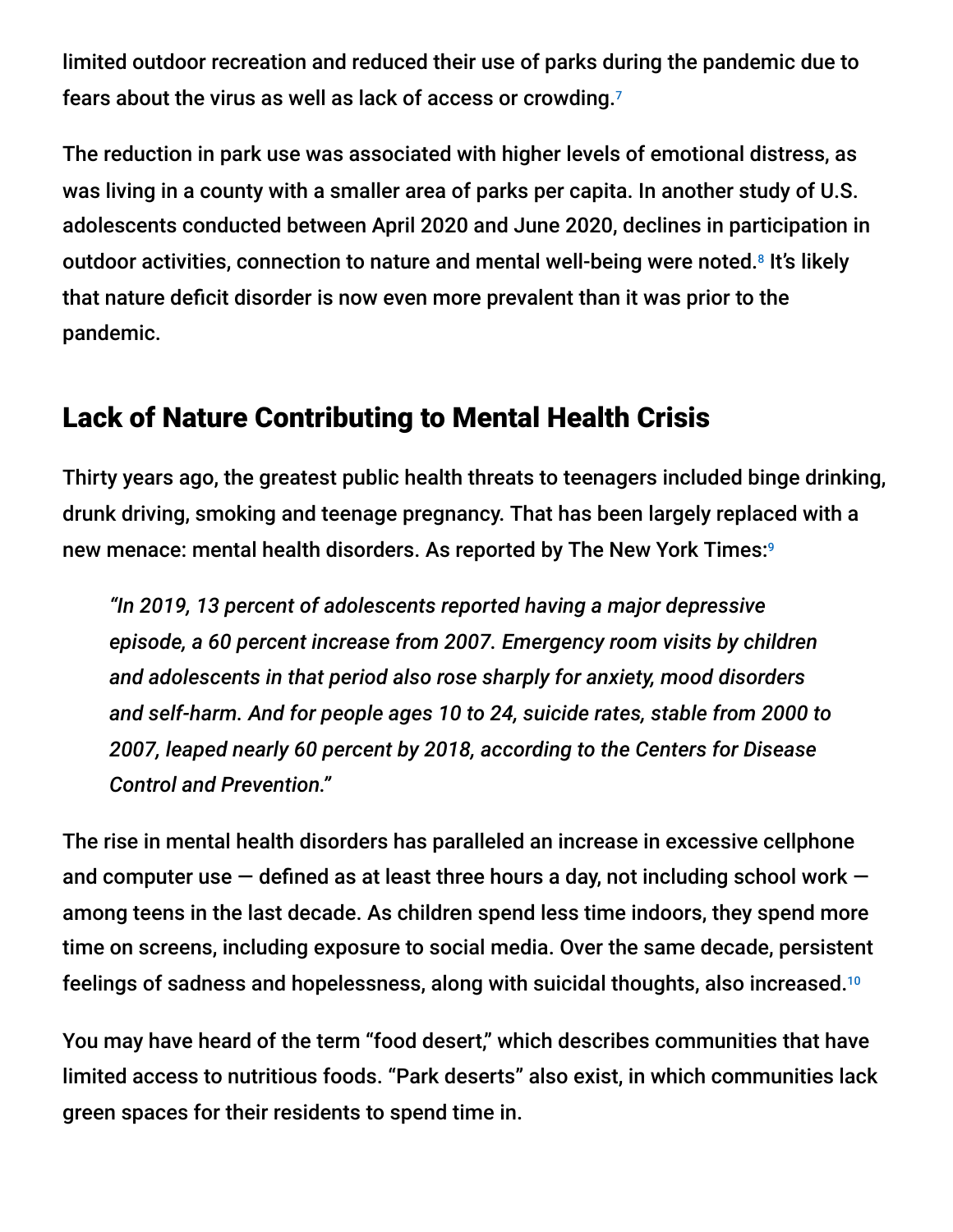With younger generations spending increasing amounts of time staring at screens, living in urban environments without access to natural spaces, the disconnectedness from nature is getting worse instead of better.

Writing in the journal BMC Public Health, researchers with The University of Texas Health Science Center at Houston described access to nature as an environmental justice issue, adding that "individuals who are Latinx, low-income, and/or with low levels of education have less access to vegetation," are putting their physical, mental and social-emotional well-being at risk. 11

# What Do Children Gain From Nature?

Regular access to and time spent in nature has immeasurable benefits on human health and well-being. Writing in Frontiers in Public Health, researchers with the Institute of Psychiatry and the National Institute of Mental Health and Neurosciences in India explained: 12

*"It is often experienced that a simple walk in a park, observing a plant sprouting to life from a tiny seed or going on vacation far away from the hustle of the city has at least partially relieved people the from overwhelming stress that we might be into and made people feel new again.*

*This gives us a clear indication that man indeed has a deep rooted desire to connect back to the natural world however much he separates himself from it, in his technologically advanced, sophisticated, well-furnished residence."*

However, it's not only an intrinsic feeling or assumption that nature is good for children's health; research also bears this out. In a systematic review involving 35 papers, about half found statistically significant positive relationships between nature and mental health outcomes. 13

Further, it's been previously found that, in youth and young adults, exposure to nature improves cognitive functioning, decreases attention deficit disorder and promotes selfawareness. Attending outdoor camp has been suggested as one way for children to gain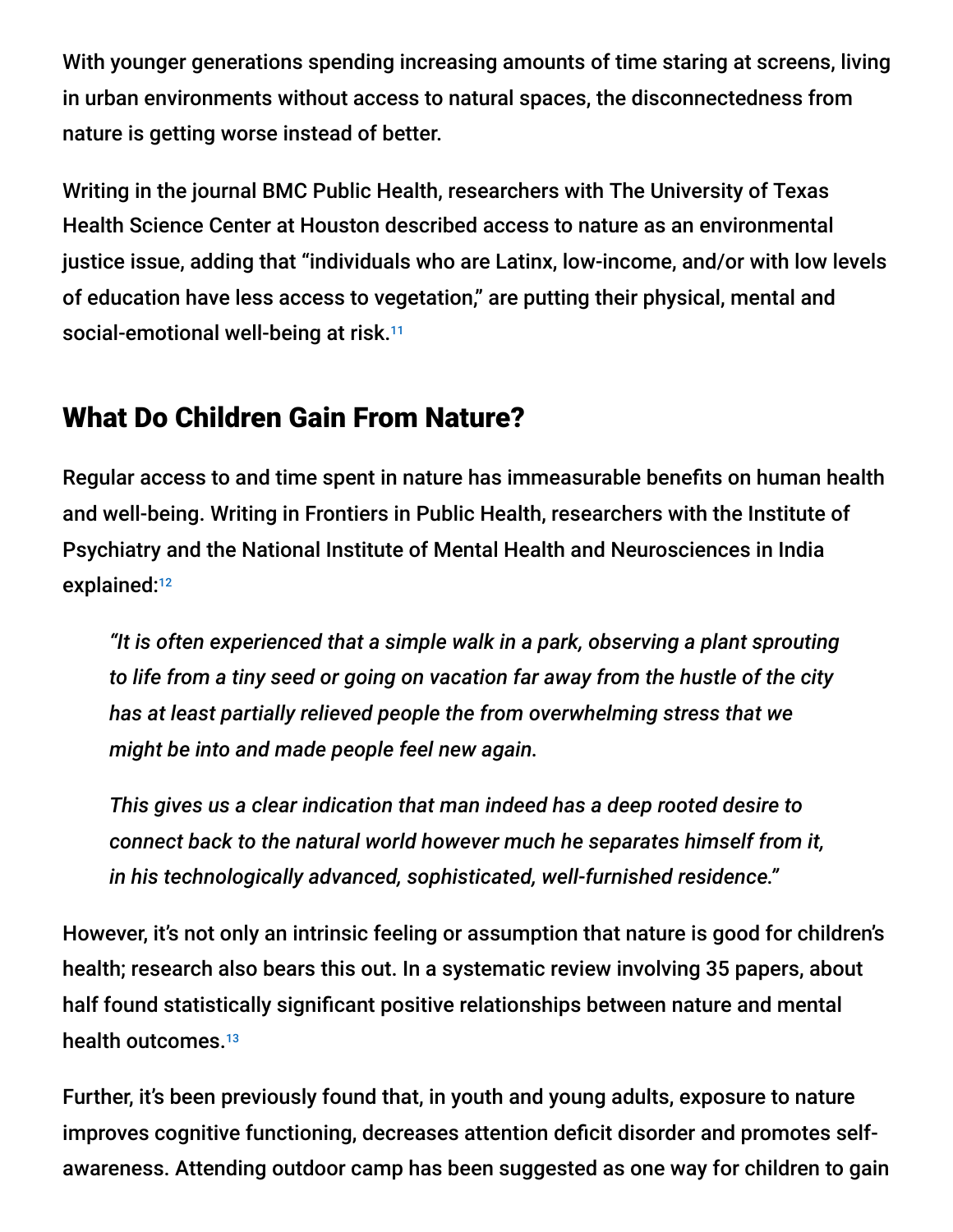crucial time in the outdoors, and one study, indeed, found benefits when young adults attended a four-week wilderness camp. 14

In addition to sense of place and nature connection improving, the participants felt that the wilderness environment facilitated social connections, and they experienced significantly improved well-being, including benefits to: 15

- Perceived stress
- Relaxation
- Positive and negative emotions
- Sense of wholeness
- Transcendence

# Ecological Interventions Benefit Medical Disorders

Ecotherapy is a term to describe psychotherapeutic techniques that treat mental and physical health using environmental or ecological interventions, such as social and therapeutic horticulture, green exercise, environmental conservation, wilderness therapy, care farming and animal-assisted interventions.

All of these bring people back in touch with their natural roots, leading to health improvements that can be difficult to gain using other interventions. Ecotherapy techniques have been shown to benefit a range of disorders, including: 16

| High blood pressure                     | <b>Obesity</b>                 |
|-----------------------------------------|--------------------------------|
| <b>Post-surgical recovery</b>           | <b>Depression</b>              |
| <b>Stress</b>                           | Post-traumatic stress disorder |
| Attention deficit hyperkinetic disorder | <b>Adjustment disorders</b>    |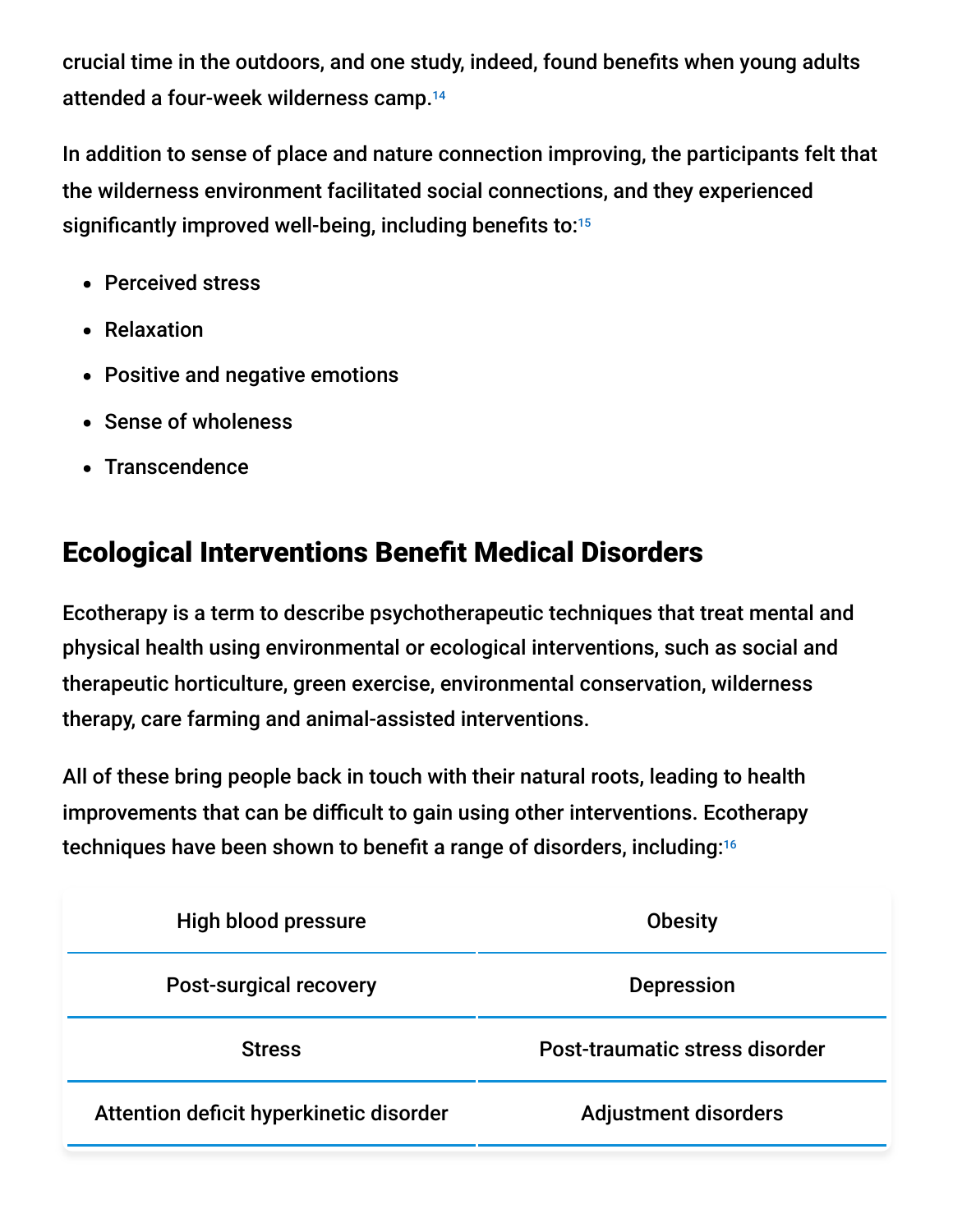A 2019 study revealed, for example, that patients in a psychiatric hospital benefited immensely from gardening.<sup>17</sup> Working with plants and soil stimulated reflective processes in the patients, who used the activity and the garden itself symbolically to gain insights into their illness.

Along with providing calmness and a needed change of environment from the hospital setting, gardening led to improved mood and pro-social behavior while fostering a sense of community, belonging and shared purpose. The patients also experienced reduced isolation and felt the activity gave them a distraction from unpleasant thoughts. Gardening may be so powerful, in part due to what's known as attention restoration theory:<sup>18</sup>

*"Attention restoration theory suggests the ability to concentrate may be restored by exposure to natural environments. Participating in gardening activities allowed an individual to move mentally and physically to a different place, provided an opportunity to feel connected to a larger world and allowed the participant to engage in their environment to meet their needs and interests, all of which contribute to the restorative environment.*

*Engagement in gardening activities has been associated with stress reduction, increased focused attention, social health, and self-efficacy."*

Particularly during the pandemic, when people, including youth, became even more isolated from their natural environment, researchers have suggested that natural areas can be used to combat "psychological turmoil," and pointed out that ecotherapy interventions can be "simple and transformative," adding: 19

*"[W]e can place our hands on the soil to feel grounded, vade in the water to feel emotionally healed, fill our lungs with fresh air to feel mentally clear, raise our faces to the heat of the sun and connect with the fire to feel the immense power within us, the sum of which is, physical connection with nature has an ameliorating effect on our mental health concerns.*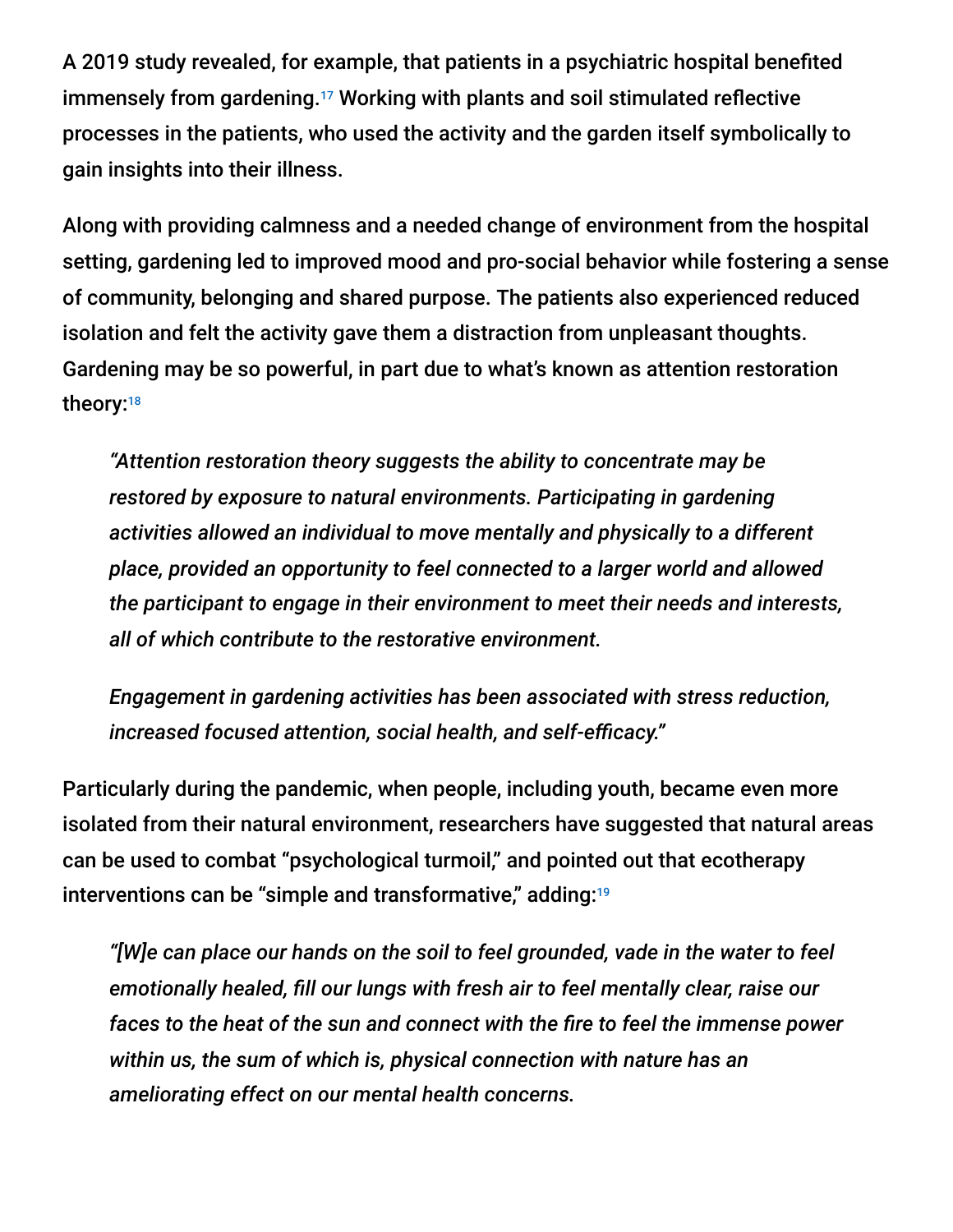*Indeed research so far indicates reconnecting with nature through certain unembellished methods will certainly bring about modification in the positive direction in our well-being and mental health issues."*

## Helping Youth Reconnect With Nature

Positive changes are underway as it's becoming increasingly clear that humans need nature, perhaps more than nature needs us. A survey by HR advisory firm Future Workplace found that access to natural light and outdoor views was the No. 1 most sought-after attribute of workplace environment, beating out fitness centers, on-site childcare and cafeterias. 20

Even schooling is increasingly taking place outdoors. Louv, who cofounded the Children & Nature Network to increase children's time spent in nature, said outdoor schools, where the majority of learning occurs in natural spaces, have increased by 500% since 2012 in the U.S.<sup>21</sup>

Even spending 120 minutes or more in nature a week was associated with a greater likelihood of good health or high well-being, compared to no nature contact, $^{22}$  and you can break it up any way you want  $-$  one hour twice a week, 20 minutes six days a week, and so on.

Encouraging youth to turn off electronics and spend time outdoors  $-$  engaged in sports, gardening, walking the dog or just being in nature  $-$  should be a priority. Whenever you have an opportunity to get outdoors, do it  $-$  meal times, family gatherings and even washing your car are all opportunities to be outdoors.

Overscheduling is another common barrier to youth getting access to the natural environment, and it's estimated that the average U.S. child spends just four to seven minutes outdoors engaging in unstructured play each day. 23

As such, one of the simplest things parents can do for youth, according to the Children & Nature Network, may also be among the most profound: "Make nature play a priority like any other scheduled event and use the time for quality family bonding too." $^{24}$